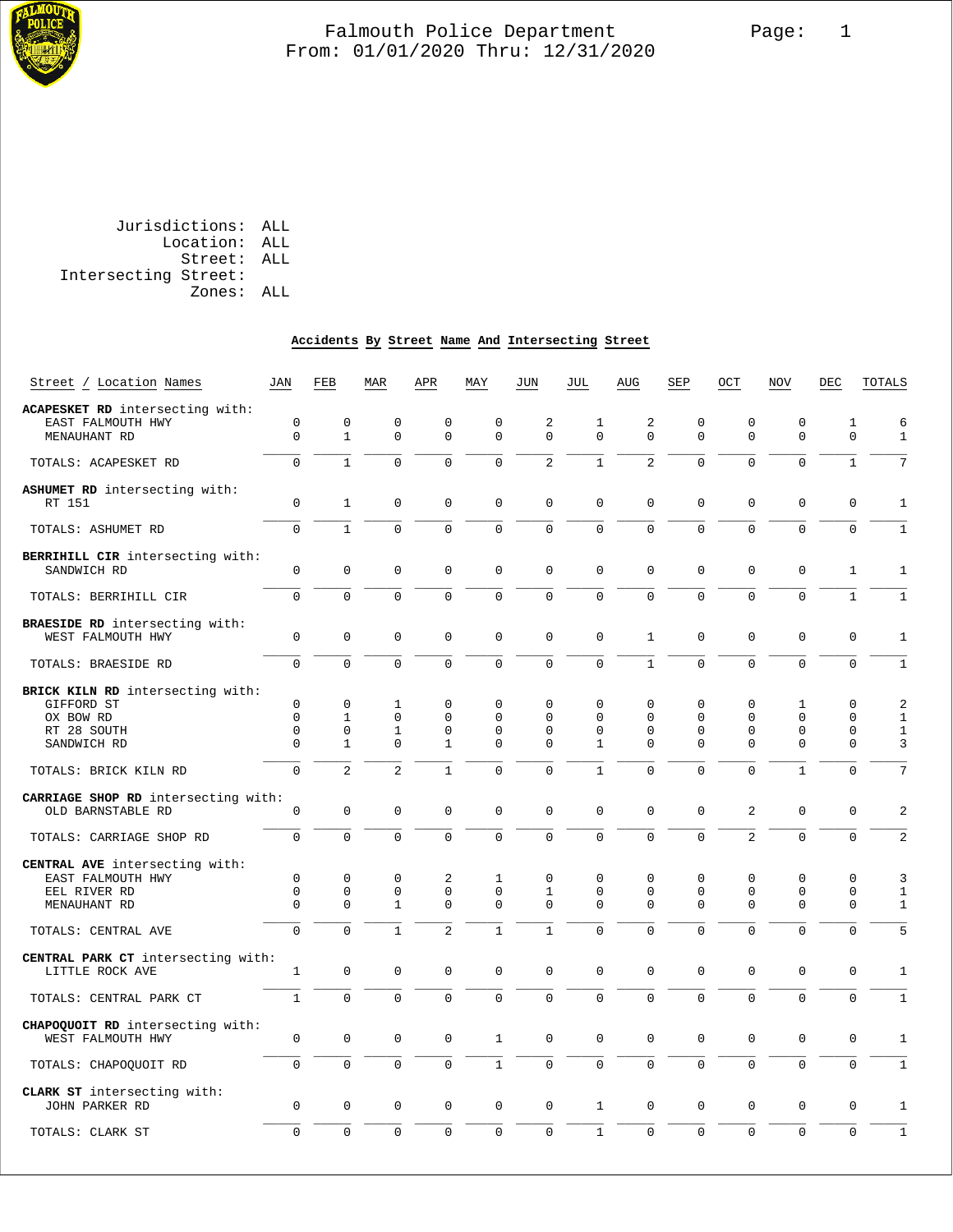# Falmouth Police Department Falmouth Police Department From: 01/01/2020 Thru: 12/31/2020

| CLINTON AVE intersecting with:<br>SHORE ST                                                                                                                                                             | 1                                                              | 0                                                                            | $\mathbf 0$                                                                                  | $\mathbf 0$                                                                       | $\mathbf 0$                                                                                               | $\mathbf 0$                                                                  | 0                                                                                           | 0                                                                                   | 0                                                                            | 0                                                                                       | 0                                                                                  | 0                                                                                                               | 1                                                                |
|--------------------------------------------------------------------------------------------------------------------------------------------------------------------------------------------------------|----------------------------------------------------------------|------------------------------------------------------------------------------|----------------------------------------------------------------------------------------------|-----------------------------------------------------------------------------------|-----------------------------------------------------------------------------------------------------------|------------------------------------------------------------------------------|---------------------------------------------------------------------------------------------|-------------------------------------------------------------------------------------|------------------------------------------------------------------------------|-----------------------------------------------------------------------------------------|------------------------------------------------------------------------------------|-----------------------------------------------------------------------------------------------------------------|------------------------------------------------------------------|
| TOTALS: CLINTON AVE                                                                                                                                                                                    | $\mathbf{1}$                                                   | $\mathbf 0$                                                                  | $\mathbf 0$                                                                                  | $\mathbf 0$                                                                       | $\mathbf 0$                                                                                               | $\mathbf 0$                                                                  | $\mathbf 0$                                                                                 | $\mathbf 0$                                                                         | 0                                                                            | $\mathbf 0$                                                                             | $\mathbf 0$                                                                        | $\mathbf 0$                                                                                                     | 1                                                                |
| COUNTY RD intersecting with:<br>PINE ST                                                                                                                                                                | 0                                                              | 0                                                                            | $\mathbf 0$                                                                                  | $\mathbf 0$                                                                       | $\mathbf 0$                                                                                               | 1                                                                            | 0                                                                                           | $\mathbf 0$                                                                         | $\mathbf 0$                                                                  | 0                                                                                       | $\mathbf 0$                                                                        | $\mathbf 0$                                                                                                     | 1                                                                |
| TOTALS: COUNTY RD                                                                                                                                                                                      | 0                                                              | $\Omega$                                                                     | $\mathbf 0$                                                                                  | $\mathbf 0$                                                                       | $\mathbf 0$                                                                                               | $\mathbf{1}$                                                                 | $\Omega$                                                                                    | $\Omega$                                                                            | $\mathbf 0$                                                                  | $\Omega$                                                                                | 0                                                                                  | $\mathbf 0$                                                                                                     | $\mathbf 1$                                                      |
| CURRIER RD intersecting with:<br>RT 151                                                                                                                                                                | $\mathbf 0$                                                    | $\mathbf 0$                                                                  | $\mathbf 0$                                                                                  | $\mathbf 0$                                                                       | $\mathbf 0$                                                                                               | $\mathbf 0$                                                                  | 0                                                                                           | $\mathbf{1}$                                                                        | $\mathbf{1}$                                                                 | 0                                                                                       | $\mathsf 0$                                                                        | $\mathbf 0$                                                                                                     | 2                                                                |
| TOTALS: CURRIER RD                                                                                                                                                                                     | $\mathbf 0$                                                    | 0                                                                            | $\mathsf 0$                                                                                  | $\mathsf 0$                                                                       | $\mathsf 0$                                                                                               | $\mathbf 0$                                                                  | $\mathbf 0$                                                                                 | $\mathbf{1}$                                                                        | $\mathbf{1}$                                                                 | $\mathbf 0$                                                                             | $\mathbf 0$                                                                        | $\mathbf 0$                                                                                                     | $\overline{c}$                                                   |
| DAVIS STRAITS intersecting with:<br>DILLINGHAM AVE<br>FALMOUTH HEIGHTS RD<br>WORCESTER CT                                                                                                              | 1<br>$\mathbf{1}$<br>$\Omega$                                  | 0<br>$\mathbf 0$<br>$\mathbf 0$                                              | 0<br>$\mathbf 0$<br>$\mathbf 0$                                                              | 0<br>$\mathbf 0$<br>$\mathbf 0$                                                   | 0<br>$\mathbf 0$<br>$\Omega$                                                                              | $\mathbf 0$<br>$\mathbf 0$<br>$\Omega$                                       | 0<br>$\mathbf 0$<br>$\Omega$                                                                | 0<br>0<br>$\mathbf{1}$                                                              | 0<br>0<br>$\Omega$                                                           | 0<br>$\mathbf 0$<br>$\Omega$                                                            | $\mathbf 0$<br>$\mathbf 0$<br>$\mathbf 0$                                          | 1<br>$\mathbf 0$<br>$\mathbf 0$                                                                                 | 2<br>1<br>$\mathbf 1$                                            |
| TOTALS: DAVIS STRAITS                                                                                                                                                                                  | $\overline{2}$                                                 | $\Omega$                                                                     | $\mathbf 0$                                                                                  | $\mathbf 0$                                                                       | $\mathsf 0$                                                                                               | $\Omega$                                                                     | $\mathbf 0$                                                                                 | $\mathbf{1}$                                                                        | $\mathbf 0$                                                                  | $\Omega$                                                                                | $\mathbf 0$                                                                        | $\mathbf{1}$                                                                                                    | $\overline{4}$                                                   |
| DEEPWOOD DR intersecting with:<br>SANDWICH RD<br>TOTALS: DEEPWOOD DR                                                                                                                                   | 1<br>$\mathbf{1}$                                              | 0<br>$\Omega$                                                                | $\mathbf 0$<br>$\mathbf 0$                                                                   | $\mathbf 0$<br>$\mathbf 0$                                                        | $\mathbf 0$<br>$\mathbf 0$                                                                                | $\mathbf 0$<br>$\Omega$                                                      | 0<br>$\Omega$                                                                               | $\mathsf 0$<br>$\mathbf{0}$                                                         | $\mathbf{1}$<br>$\mathbf{1}$                                                 | $\mathbf 0$<br>$\Omega$                                                                 | $\mathbf 0$<br>$\mathbf 0$                                                         | $\mathbf 0$<br>$\mathbf 0$                                                                                      | 2<br>$\overline{2}$                                              |
|                                                                                                                                                                                                        |                                                                |                                                                              |                                                                                              |                                                                                   |                                                                                                           |                                                                              |                                                                                             |                                                                                     |                                                                              |                                                                                         |                                                                                    |                                                                                                                 |                                                                  |
| DILLINGHAM AVE intersecting with:<br>DAVIS STRAITS                                                                                                                                                     | $\mathbf{1}$                                                   | 0                                                                            | $\mathsf 0$                                                                                  | $\mathsf 0$                                                                       | $\mathsf 0$                                                                                               | $\mathbf 0$                                                                  | 0                                                                                           | $\mathbf 0$                                                                         | $\mathsf 0$                                                                  | $\mathbf 0$                                                                             | 0                                                                                  | $\mathbf{1}$                                                                                                    | $\overline{2}$                                                   |
| TOTALS: DILLINGHAM AVE                                                                                                                                                                                 | $\mathbf{1}$                                                   | $\mathbf 0$                                                                  | $\mathbf 0$                                                                                  | $\mathbf 0$                                                                       | $\mathbf 0$                                                                                               | 0                                                                            | $\mathbf 0$                                                                                 | $\mathbf 0$                                                                         | 0                                                                            | $\mathbf 0$                                                                             | 0                                                                                  | $\mathbf{1}$                                                                                                    | 2                                                                |
| DOVE COTTAGE RD intersecting with:<br>JONES RD                                                                                                                                                         | $\mathbf 0$                                                    | $\mathbf 0$                                                                  | $\mathsf 0$                                                                                  | $\mathbf 0$                                                                       | $\mathbf 0$                                                                                               | $\mathbf 0$                                                                  | $\mathbf 0$                                                                                 | $\overline{0}$                                                                      | $\mathbf 0$                                                                  | $\mathbf{1}$                                                                            | $\mathbf 0$                                                                        | $\mathsf 0$                                                                                                     | $\mathbf 1$                                                      |
| TOTALS: DOVE COTTAGE RD                                                                                                                                                                                | $\mathbf 0$                                                    | 0                                                                            | $\mathbf 0$                                                                                  | $\mathsf 0$                                                                       | $\mathsf{O}\xspace$                                                                                       | $\mathbf 0$                                                                  | $\mathbf 0$                                                                                 | $\mathbf 0$                                                                         | $\mathbf 0$                                                                  | $\mathbf{1}$                                                                            | $\mathbf 0$                                                                        | $\mathsf 0$                                                                                                     | $\mathbf{1}$                                                     |
| EAST FALMOUTH HWY intersecting with:<br><b>ACAPESKET RD</b><br>CENTRAL AVE<br>FRESH POND RD<br>JOHN PARKER RD<br>LORRAINE RD<br>MURIEL LN<br>OLD BARNSTABLE RD<br>SEACOAST SHORES BLVD<br>SHOREWOOD DR | 0<br>0<br>0<br>2<br>0<br>$\Omega$<br>$\Omega$<br>0<br>$\Omega$ | 0<br>$\Omega$<br>$\Omega$<br>0<br>1<br>$\Omega$<br>$\Omega$<br>0<br>$\Omega$ | 0<br>$\mathbf 0$<br>2<br>$\mathbf 0$<br>$\mathbf 0$<br>$\mathbf 0$<br>1<br>0<br>$\mathbf{1}$ | 0<br>2<br>$\mathbf 0$<br>1<br>0<br>$\mathbf 0$<br>$\mathbf 0$<br>1<br>$\mathbf 0$ | 0<br>1<br>$\mathbf 0$<br>$\mathbf 0$<br>$\mathbf 0$<br>$\Omega$<br>$\mathbf 0$<br>$\mathbf 0$<br>$\Omega$ | 2<br>$\Omega$<br>3<br>0<br>$\Omega$<br>1<br>$\Omega$<br>$\Omega$<br>$\Omega$ | 1<br>$\Omega$<br>$\mathbf{1}$<br>1<br>$\Omega$<br>$\Omega$<br>$\mathbf{1}$<br>0<br>$\Omega$ | 2<br>$\Omega$<br>$\Omega$<br>1<br>$\Omega$<br>$\Omega$<br>$\Omega$<br>1<br>$\Omega$ | 0<br>0<br>$\Omega$<br>0<br>$\Omega$<br>$\Omega$<br>$\Omega$<br>2<br>$\Omega$ | 0<br>$\Omega$<br>$\Omega$<br>0<br>$\Omega$<br>$\mathbf{1}$<br>$\Omega$<br>0<br>$\Omega$ | 0<br>0<br>2<br>$\mathbf{1}$<br>$\mathbf 0$<br>0<br>$\mathbf 0$<br>$\mathbf 0$<br>1 | 1<br>$\mathbf 0$<br>$\mathbf 0$<br>$\mathbf 0$<br>$\mathbf 0$<br>$\mathbf 0$<br>$\mathbf 0$<br>0<br>$\mathbf 0$ | 6<br>3<br>8<br>6<br>$\mathbf 1$<br>$\overline{a}$<br>2<br>4<br>2 |
| TOTALS: EAST FALMOUTH HWY                                                                                                                                                                              | $\overline{2}$                                                 | $\mathbf{1}$                                                                 | $\overline{4}$                                                                               | $\overline{4}$                                                                    | $\mathbf{1}$                                                                                              | 6                                                                            | 4                                                                                           | 4                                                                                   | $\overline{2}$                                                               | $\mathbf{1}$                                                                            | $\overline{4}$                                                                     | $\mathbf{1}$                                                                                                    | 34                                                               |
| EEL RIVER RD intersecting with:<br>CENTRAL AVE                                                                                                                                                         | $\Omega$                                                       | $\Omega$                                                                     | $\Omega$                                                                                     | $\Omega$                                                                          | $\Omega$                                                                                                  | $\mathbf{1}$                                                                 | $\Omega$                                                                                    | $\Omega$                                                                            | $\Omega$                                                                     | $\Omega$                                                                                | $\Omega$                                                                           | $\Omega$                                                                                                        | 1                                                                |
| TOTALS: EEL RIVER RD                                                                                                                                                                                   | $\Omega$                                                       | U                                                                            | 0                                                                                            | $\Omega$                                                                          |                                                                                                           |                                                                              | $\Omega$                                                                                    | $\Omega$                                                                            | U                                                                            |                                                                                         |                                                                                    | $\Omega$                                                                                                        | 1                                                                |
| FALMOUTH HEIGHTS RD intersecting with:<br>DAVIS STRAITS                                                                                                                                                | 1                                                              | $\mathbf 0$                                                                  | $\mathbf 0$                                                                                  | $\mathsf 0$                                                                       | $\mathbf 0$                                                                                               | $\mathbf 0$                                                                  | 0                                                                                           | $\mathsf{O}$                                                                        | $\mathbf 0$                                                                  | $\mathbf 0$                                                                             | $\mathbf 0$                                                                        | $\mathbf 0$                                                                                                     | $\mathbf 1$                                                      |
| TOTALS: FALMOUTH HEIGHTS RD                                                                                                                                                                            | $\mathbf{1}$                                                   | $\mathsf{O}$                                                                 | $\mathbf 0$                                                                                  | $\mathbf 0$                                                                       | $\mathbf 0$                                                                                               | $\mathbf 0$                                                                  | 0                                                                                           | $\mathbf 0$                                                                         | $\mathbf 0$                                                                  | $\mathbf 0$                                                                             | $\mathbf 0$                                                                        | $\mathbf 0$                                                                                                     | $\mathbf 1$                                                      |
| FALMOUTH WOODS RD intersecting with:<br>RT 151                                                                                                                                                         | 0                                                              | 0                                                                            | $\mathbf{1}$                                                                                 | $\mathbf 0$                                                                       | $\mathbf 0$                                                                                               | $\mathbf 0$                                                                  | 0                                                                                           | $\mathbf 0$                                                                         | $\mathbf 0$                                                                  | $\mathbf 0$                                                                             | $\mathbf 0$                                                                        | $\mathbf 0$                                                                                                     | $\mathbf{1}$                                                     |
| TOTALS: FALMOUTH WOODS RD                                                                                                                                                                              | 0                                                              | 0                                                                            | $\mathbf{1}$                                                                                 | $\mathbf 0$                                                                       | $\mathbf 0$                                                                                               | 0                                                                            | $\mathbf 0$                                                                                 | $\mathbf 0$                                                                         | 0                                                                            | $\mathbf 0$                                                                             | $\mathbf 0$                                                                        | $\mathbf 0$                                                                                                     | 1                                                                |
| FRESH POND RD intersecting with:<br>EAST FALMOUTH HWY                                                                                                                                                  | 0                                                              | 0                                                                            | $\mathbf{2}$                                                                                 | $\mathbf 0$                                                                       | $\mathbf 0$                                                                                               | 3                                                                            | 1                                                                                           | $\mathbf 0$                                                                         | $\mathsf 0$                                                                  | $\mathbf 0$                                                                             | 2                                                                                  | $\mathbf 0$                                                                                                     | 8                                                                |
| TOTALS: FRESH POND RD                                                                                                                                                                                  | 0                                                              | 0                                                                            | $\overline{2}$                                                                               | $\mathsf{O}\xspace$                                                               | $\mathsf{O}\xspace$                                                                                       | 3                                                                            | $\mathbf{1}$                                                                                | $\mathbf 0$                                                                         | $\mathsf 0$                                                                  | $\mathbf 0$                                                                             | $\overline{a}$                                                                     | $\mathbf 0$                                                                                                     | 8                                                                |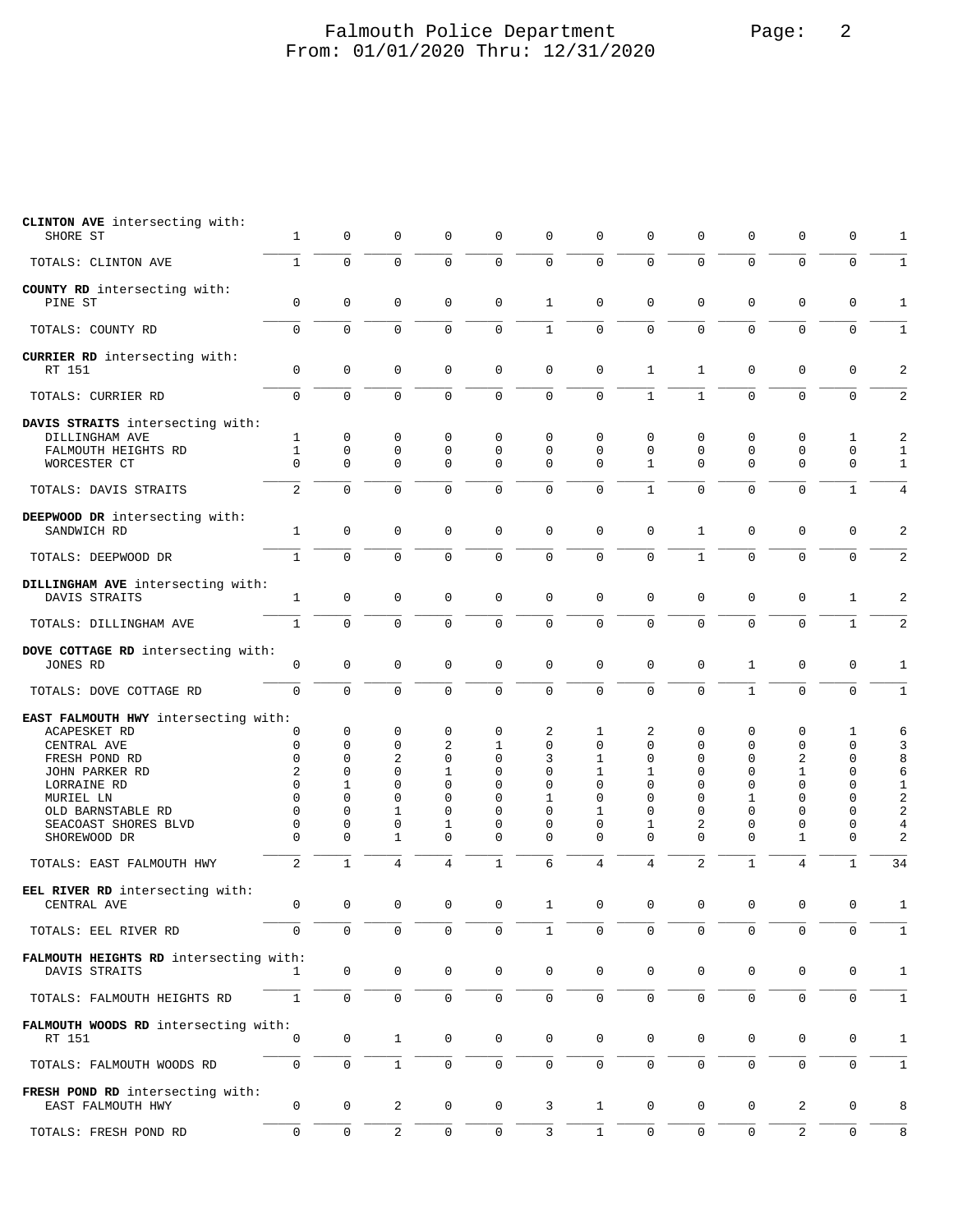### Falmouth Police Department Page: 3 From: 01/01/2020 Thru: 12/31/2020

| GIFFORD ST intersecting with:<br>BRICK KILN RD           | 0                | 0                | 1                          | 0                 | 0                   | 0                   | 0                 | 0                 | 0              | 0                | 1                           | 0                 | 2                 |
|----------------------------------------------------------|------------------|------------------|----------------------------|-------------------|---------------------|---------------------|-------------------|-------------------|----------------|------------------|-----------------------------|-------------------|-------------------|
| JONES RD                                                 | $\mathbf 0$      | $\mathbf 0$      | $\mathbf 0$                | $\mathbf 0$       | $\mathbf{1}$        | $\mathbf{1}$        | $\mathbf 0$       | $\mathbf 0$       | 0              | 0                | $\mathbf 0$                 | 0                 | $\overline{c}$    |
| KATHARINE LEE BATES                                      | $\mathbf 0$      | $\mathbf 0$      | $\mathbf 0$                | $\mathbf 0$       | $\mathbf 0$         | $\mathbf 0$         | $\Omega$          | $\mathbf 0$       | 0              | $\mathbf 0$      | 1                           | 0                 | 1                 |
| MAIN ST                                                  | $\mathbf{1}$     | $\mathbf 0$      | $\mathbf 0$                | 0                 | $\mathbf 0$         | 0                   | $\Omega$          | $\Omega$          | $\Omega$       | 0                | $\mathbf{1}$                | 1                 | 3                 |
| TOTALS: GIFFORD ST                                       | $\mathbf{1}$     | $\mathbf 0$      | $\mathbf{1}$               | 0                 | $\mathbf{1}$        | $\mathbf{1}$        | 0                 | 0                 | $\Omega$       | 0                | 3                           | $\mathbf{1}$      | 8                 |
| HAYWAY RD intersecting with:<br>OLD BARNSTABLE RD        | $\mathsf 0$      | $\mathbf 0$      | $\mathbf 0$                | $\mathbf 0$       | $\mathbf 0$         | $\mathbf 0$         | $\mathbf 0$       | $\mathbf{1}$      | 0              | $\mathbf 0$      | $\mathbf 0$                 | 0                 | $\mathbf{1}$      |
| TOTALS: HAYWAY RD                                        | $\mathbf 0$      | $\mathbf 0$      | $\mathbf 0$                | $\mathbf 0$       | $\mathbf 0$         | $\mathbf 0$         | $\mathbf 0$       | $\mathbf{1}$      | 0              | $\mathbf 0$      | 0                           | $\mathbf 0$       | $\mathbf{1}$      |
| HERITAGE CIR intersecting with:                          |                  |                  |                            |                   |                     |                     |                   |                   |                |                  |                             |                   |                   |
| TEATICKET HWY                                            | 1                | $\mathsf 0$      | 1                          | $\mathbf 0$       | $\mathbf 0$         | $\mathbf 0$         | $\mathbf 0$       | $\mathbf{0}$      | 0              | $\mathbf 0$      | $\mathbf 0$                 | $\mathsf 0$       | 2                 |
| TOTALS: HERITAGE CIR                                     | $\mathbf{1}$     | $\mathbf 0$      | $\mathbf{1}$               | $\Omega$          | $\mathbf 0$         | $\mathbf 0$         | $\mathbf 0$       | 0                 | 0              | $\mathbf 0$      | $\Omega$                    | $\mathbf 0$       | 2                 |
| HEWINS ST intersecting with:<br>MAIN ST                  | $\mathbf 0$      | $\mathsf 0$      | $\mathbf 0$                | 0                 | $\mathsf 0$         | 0                   | $\mathbf 0$       | $\mathbf{0}$      | 0              | 0                | 1                           | 0                 | $\mathbf{1}$      |
| TOTALS: HEWINS ST                                        | $\mathbf 0$      | $\Omega$         | $\Omega$                   | $\Omega$          | $\mathbf 0$         | $\mathbf 0$         | $\Omega$          | $\Omega$          | $\Omega$       | $\mathbf 0$      | $\mathbf{1}$                | $\mathbf 0$       | $\mathbf{1}$      |
| INDIAN RIDGE RD intersecting with:<br>SALT WORKS WAY     | $\mathbf 0$      | $\mathbf 0$      | $\mathbf 0$                | $\mathbf 0$       | $\mathsf 0$         | $\mathbf{0}$        | $\mathbf 0$       | $\mathbf 0$       | 0              | $\mathbf{1}$     | $\mathbf 0$                 | 0                 | $\mathbf 1$       |
| TOTALS: INDIAN RIDGE RD                                  | $\mathbf 0$      | $\mathbf 0$      | $\mathbf 0$                | $\mathbf 0$       | $\mathsf 0$         | $\mathsf{O}\xspace$ | $\mathbf 0$       | 0                 | 0              | $\mathbf{1}$     | $\mathbf 0$                 | $\mathbf{0}$      | $\mathbf{1}$      |
| JOHN PARKER RD intersecting with:                        |                  |                  |                            |                   |                     |                     |                   |                   |                |                  |                             |                   |                   |
| CLARK ST<br>EAST FALMOUTH HWY                            | $\mathsf 0$<br>2 | 0<br>$\mathbf 0$ | $\mathbf 0$<br>$\mathbf 0$ | 0<br>$\mathbf{1}$ | 0<br>$\mathbf 0$    | 0<br>$\mathbf 0$    | 1<br>$\mathbf{1}$ | 0<br>$\mathbf{1}$ | 0<br>0         | 0<br>$\mathbf 0$ | $\mathsf 0$<br>$\mathbf{1}$ | 0<br>$\mathbf{0}$ | $\mathbf{1}$<br>6 |
| TOTALS: JOHN PARKER RD                                   | 2                | $\Omega$         | $\Omega$                   | $\mathbf{1}$      | $\mathbf 0$         | $\mathbf{0}$        | 2                 | $\mathbf{1}$      | $\Omega$       | $\Omega$         | $\mathbf{1}$                | $\mathbf 0$       | 7                 |
| JONES RD intersecting with:                              |                  |                  |                            |                   |                     |                     |                   |                   |                |                  |                             |                   |                   |
| DOVE COTTAGE RD                                          | 0<br>$\mathbf 0$ | 0<br>$\mathbf 0$ | 0<br>$\mathbf 0$           | 0<br>$\mathbf 0$  | $\mathbf 0$         | 0                   | 0                 | 0<br>$\mathbf 0$  | 0<br>0         | 1<br>0           | 0                           | 0<br>0            | 1                 |
| GIFFORD ST                                               | $\mathbf 0$      | 0                | $\mathbf 0$                | 1                 | 1<br>$\mathbf 0$    | 1<br>0              | 0<br>0            | $\mathbf 0$       | 0              | 0                | 0<br>$\mathsf 0$            | $\mathsf 0$       | 2<br>1            |
| NURSERY RD<br>TEATICKET HWY                              | $\mathbf 0$      | $\Omega$         | $\Omega$                   | $\overline{2}$    | $\mathbf 0$         | $\Omega$            | $\Omega$          | $\Omega$          | $\Omega$       | $\Omega$         | 2                           | 0                 | 4                 |
|                                                          |                  |                  |                            |                   |                     |                     |                   |                   |                |                  |                             |                   |                   |
| TOTALS: JONES RD                                         | $\mathbf 0$      | $\mathbf 0$      | $\mathbf 0$                | 3                 | $\mathbf{1}$        | $\mathbf{1}$        | $\mathbf 0$       | $\mathbf 0$       | 0              | $\mathbf{1}$     | $\overline{a}$              | 0                 | 8                 |
| KATELYN HILLS DR intersecting with:<br>WEST FALMOUTH HWY | $\mathbf 0$      | 0                | $\mathbf 0$                | $\mathsf 0$       | $\mathsf{O}\xspace$ | $\mathsf{O}\xspace$ | $\mathbf 0$       | 1                 | 0              | $\mathbf 0$      | $\mathsf 0$                 | $\mathsf 0$       | $\mathbf{1}$      |
| TOTALS: KATELYN HILLS DR                                 | $\mathbf 0$      | $\mathbf 0$      | $\mathbf 0$                | 0                 | $\mathbf 0$         | $\mathbf 0$         | $\mathbf 0$       | $\mathbf{1}$      | $\overline{0}$ | $\mathbf 0$      | 0                           | $\overline{0}$    | $\mathbf{1}$      |
| KATHARINE LEE BATES intersecting with:                   |                  |                  |                            |                   |                     |                     |                   |                   |                |                  |                             |                   |                   |
| GIFFORD ST                                               | 0                | $\mathbf 0$      | $\mathbf 0$                | $\mathbf 0$       | $\mathbf 0$         | $\mathsf{O}\xspace$ | $\mathbf 0$       | $\mathbf 0$       | $\mathbf 0$    | $\mathbf 0$      | $\mathbf{1}$                | $\mathbf{0}$      | $\mathbf 1$       |
| TOTALS: KATHARINE LEE BATES                              | $\mathsf 0$      | $\mathbf 0$      | $\mathbf 0$                | $\mathbf 0$       | $\mathsf{O}\xspace$ | $\mathbf 0$         | $\mathbf 0$       | 0                 | 0              | $\mathbf 0$      | $\mathbf{1}$                | $\mathbf 0$       | $\mathbf{1}$      |
| KING ST intersecting with:<br>MAIN ST                    | $\mathbf 0$      | $\mathbf 0$      | $\mathbf 0$                | 0                 | $\mathbf 0$         | 0                   | 1                 | $\mathbf 0$       | 0              | 0                | $\mathbf 0$                 | 0                 | 1                 |
| TOTALS: KING ST                                          | $\mathbf 0$      | $\mathbf 0$      | $\mathsf{O}\xspace$        | 0                 | $\mathsf 0$         | $\mathsf{O}\xspace$ | $\mathbf{1}$      | 0                 | $\mathbf 0$    | $\mathbf 0$      | $\mathbf 0$                 | $\mathbf 0$       | $\mathbf{1}$      |
| LAKEVIEW AVE intersecting with:                          |                  |                  |                            |                   |                     |                     |                   |                   |                |                  |                             |                   |                   |
| PALMER AVE                                               | $\mathbf 0$      | 0                | $\mathbf 0$                | 0                 | $\mathbf 0$         | $\mathbf{2}$        | $\mathbf 0$       | $\mathbf 0$       | 0              | 0                | 0                           | 0                 | 2                 |
| TOTALS: LAKEVIEW AVE                                     | $\mathbf 0$      | $\mathbf 0$      | $\mathbf 0$                | 0                 | $\mathbf 0$         | $\mathbf{2}$        | $\mathbf 0$       | $\mathsf{O}$      | 0              | $\mathbf 0$      | $\mathbf 0$                 | 0                 | 2                 |
| LITTLE ROCK AVE intersecting with:<br>CENTRAL PARK CT    | $\mathbf{1}$     | 0                | $\mathbf 0$                | $\mathbf 0$       | $\mathbf 0$         | $\mathbf 0$         | $\mathbf 0$       | $\mathbf 0$       | $\mathbf 0$    | $\mathbf 0$      | $\mathbf 0$                 | $\mathsf 0$       | $\mathbf{1}$      |
| TOTALS: LITTLE ROCK AVE                                  | $\mathbf{1}$     | $\mathbf 0$      | $\mathbf 0$                | 0                 | $\mathsf{O}\xspace$ | $\mathsf{O}\xspace$ | $\mathbf 0$       | $\mathbf 0$       | $\mathbf 0$    | $\mathbf 0$      | 0                           | 0                 | $\mathbf{1}$      |
| LORRAINE RD intersecting with:<br>EAST FALMOUTH HWY      | $\mathsf{O}$     | $\mathbf{1}$     | 0                          | 0                 | 0                   | $\mathbb O$         | 0                 | 0                 | $\mathsf{O}$   | 0                | 0                           | $\mathsf{O}$      | 1                 |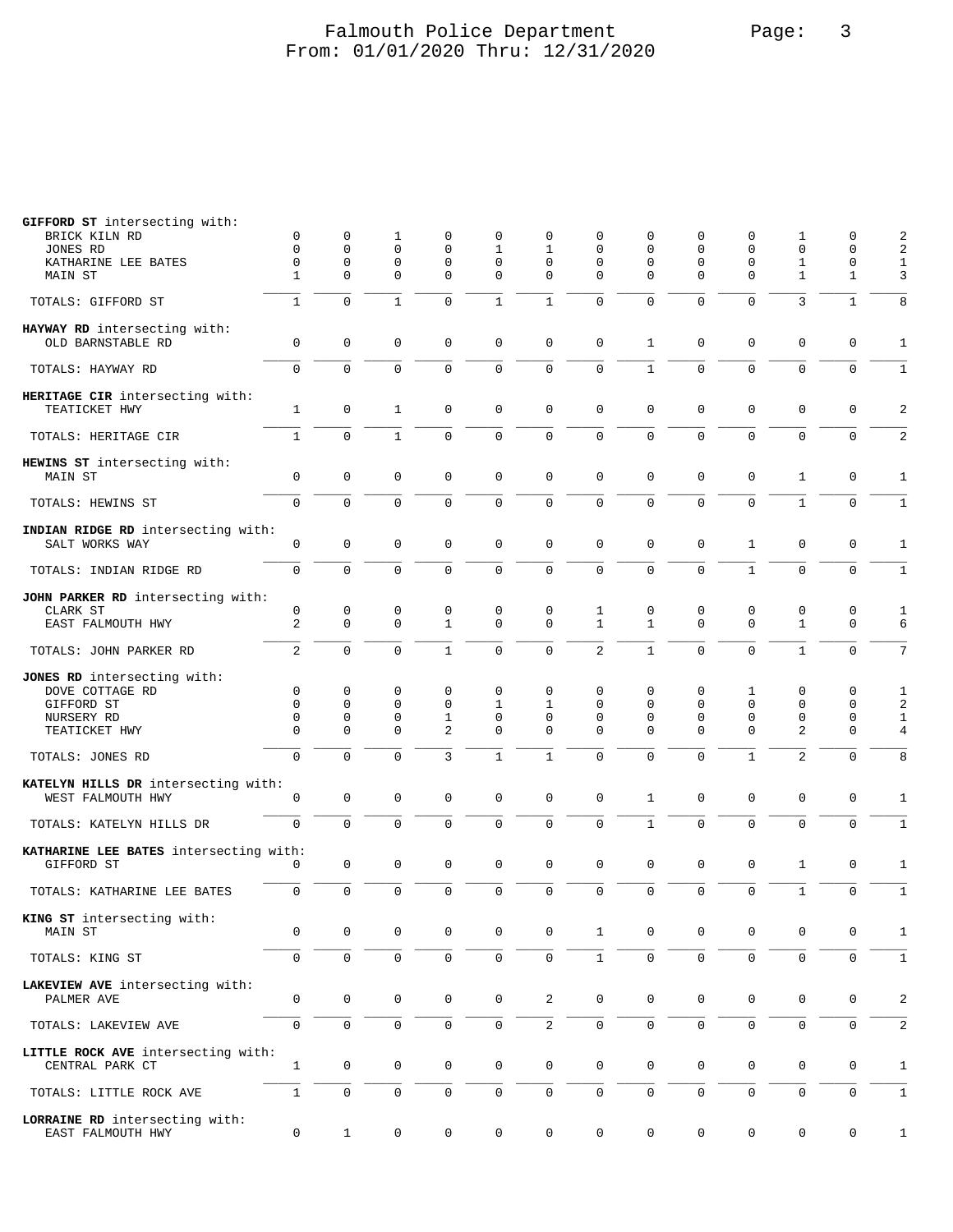### Falmouth Police Department Page: 4 From: 01/01/2020 Thru: 12/31/2020

| TOTALS: LORRAINE RD                                          | 0                | $\mathbf{1}$     | 0                | 0            | 0                | $\mathbf 0$                | 0              | 0                | $\mathbf 0$  | 0              | 0                          | 0                          | $\mathbf{1}$   |
|--------------------------------------------------------------|------------------|------------------|------------------|--------------|------------------|----------------------------|----------------|------------------|--------------|----------------|----------------------------|----------------------------|----------------|
| MAIN ST intersecting with:                                   |                  |                  |                  |              |                  |                            |                |                  |              |                |                            |                            |                |
| GIFFORD ST                                                   | 1                | 0                | 0                | 0            | 0                | 0                          | 0              | 0                | 0            | 0              | 1                          | 1                          | 3              |
| HEWINS ST                                                    | $\mathbf 0$      | $\mathbf 0$      | 0                | $\mathbf 0$  | 0                | $\mathbf 0$                | 0              | $\mathbf{0}$     | 0            | $\mathbf 0$    | $\mathbf{1}$               | $\mathbf 0$                | 1              |
| KING ST                                                      | $\mathbf 0$      | $\mathbf 0$      | $\Omega$         | $\mathbf 0$  | 0                | $\mathbf 0$                | 1              | $\mathbf{0}$     | $\mathbf 0$  | $\mathbf 0$    | $\mathbf 0$                | $\mathbf 0$                | 1              |
| POST OFFICE RD                                               | $\mathbf 0$      | $\mathbf 0$      | 0                | $\mathbf 0$  | 0                | $\mathbf 0$                | 1              | $\mathbf 0$      | 0            | $\mathbf 0$    | $\mathbf 0$                | $\mathbf 0$                | $\mathbf{1}$   |
| <b>SCRANTON AVE</b>                                          | $\mathbf 0$      | $\Omega$         | $\Omega$         | $\Omega$     | $\mathbf 0$      | $\Omega$                   | $\Omega$       | $\Omega$         | 0            | $\mathbf{1}$   | 1                          | $\mathbf 0$                | $\overline{c}$ |
| TOTALS: MAIN ST                                              | $\mathbf{1}$     | $\mathbf 0$      | $\Omega$         | $\mathbf 0$  | $\mathbf 0$      | $\mathbf 0$                | $\overline{2}$ | $\mathbf{0}$     | $\mathbf 0$  | $\mathbf 1$    | 3                          | $\mathbf{1}$               | 8              |
| MARAVISTA AVE intersecting with:                             |                  |                  |                  |              |                  |                            |                |                  |              |                |                            |                            |                |
| NICKERSON ST                                                 | $\mathbf 0$      | 0                | 1                | 0            | $\mathbf 0$      | 0                          | 0              | 0                | $\mathbf 0$  | 0              | 1                          | 0                          | $\sqrt{2}$     |
| RANDOLPH ST                                                  | 0                | $\mathsf 0$      | $\mathbf{0}$     | 0            | 0                | $\mathbf 0$                | 0              | $\mathbf{0}$     | $\mathbf 0$  | $\mathsf 0$    | $\mathsf 0$                | 1                          | $\mathbf 1$    |
| TEATICKET HWY                                                | $\overline{c}$   | $\overline{0}$   | $\Omega$         | $\Omega$     | $\mathbf 0$      | $\mathbf 0$                | $\Omega$       | $\Omega$         | $\mathbf 0$  | $\mathbf 0$    | $\mathbf{1}$               | $\mathbf 0$                | 3              |
|                                                              |                  |                  |                  |              |                  |                            |                |                  |              |                |                            |                            |                |
| TOTALS: MARAVISTA AVE                                        | 2                | $\mathbf 0$      | $\mathbf{1}$     | $\mathbf 0$  | $\mathbf 0$      | $\mathbf 0$                | $\Omega$       | $\mathbf{0}$     | $\mathbf 0$  | $\mathbf 0$    | 2                          | $\mathbf{1}$               | 6              |
| MENAUHANT RD intersecting with:                              |                  |                  |                  |              |                  |                            |                |                  |              |                |                            |                            |                |
| ACAPESKET RD                                                 | 0                | 1                | 0                | 0            | 0                | $\mathbf 0$                | 0              | 0                | 0            | 0              | 0                          | 0                          | 1              |
| CENTRAL AVE                                                  | $\mathbf 0$      | $\mathbf 0$      | $\mathbf{1}$     | $\mathbf 0$  | $\mathbf 0$      | $\mathbf 0$                | $\Omega$       | $\mathbf{0}$     | $\mathbf 0$  | $\mathbf 0$    | $\mathbf 0$                | $\mathsf 0$                | 1              |
|                                                              |                  |                  |                  |              |                  |                            |                |                  |              |                |                            |                            |                |
| TOTALS: MENAUHANT RD                                         | $\mathbf 0$      | $\mathbf{1}$     | $\mathbf{1}$     | $\Omega$     | $\Omega$         | $\Omega$                   | $\Omega$       | $\Omega$         | $\Omega$     | $\Omega$       | $\Omega$                   | $\Omega$                   | $\overline{2}$ |
| METOXIT RD intersecting with:                                |                  |                  |                  |              |                  |                            |                |                  |              |                |                            |                            |                |
| WAQUOIT HWY                                                  | 0                | $\mathsf 0$      | $\mathbf 0$      | 0            | 2                | $\mathsf 0$                | $\mathbf{1}$   | 1                | $\mathbf{1}$ | $\mathbf{1}$   | $\mathsf 0$                | $\mathsf 0$                | 6              |
|                                                              |                  |                  |                  |              |                  |                            |                |                  |              |                |                            |                            |                |
| TOTALS: METOXIT RD                                           | $\mathbf 0$      | $\mathbf 0$      | $\mathbf 0$      | $\mathbf 0$  | $\overline{c}$   | $\mathsf 0$                | $\mathbf{1}$   | $\mathbf{1}$     | $\mathbf{1}$ | $\mathbf{1}$   | $\mathbf 0$                | $\mathbf 0$                | 6              |
|                                                              |                  |                  |                  |              |                  |                            |                |                  |              |                |                            |                            |                |
| MURIEL LN intersecting with:<br>EAST FALMOUTH HWY            | $\mathbf 0$      | $\mathbf 0$      | $\mathbf 0$      | $\mathbf 0$  | $\mathsf 0$      | $\mathbf{1}$               | $\mathbf 0$    | $\mathbf 0$      | $\mathbf 0$  | $\mathbf{1}$   | $\mathbf 0$                | $\mathbf 0$                | $\overline{a}$ |
|                                                              |                  |                  |                  |              |                  |                            |                |                  |              |                |                            |                            |                |
| TOTALS: MURIEL LN                                            | $\mathbf 0$      | $\mathbf 0$      | $\mathbf 0$      | $\mathbf 0$  | $\mathbf 0$      | $\mathbf 1$                | $\mathbf 0$    | $\mathbf 0$      | $\mathbf 0$  | $\mathbf{1}$   | $\mathbf 0$                | $\mathbf 0$                | $\overline{2}$ |
|                                                              |                  |                  |                  |              |                  |                            |                |                  |              |                |                            |                            |                |
| NICKERSON ST intersecting with:                              |                  |                  |                  |              |                  |                            |                |                  |              |                |                            |                            |                |
| MARAVISTA AVE                                                | $\mathbf 0$      | 0                | $\mathbf{1}$     | $\mathbf 0$  | $\mathbf 0$      | $\mathbf 0$                | $\mathbf 0$    | $\mathbf 0$      | $\mathbf 0$  | $\mathbf 0$    | 1                          | $\mathsf 0$                | 2              |
| TOTALS: NICKERSON ST                                         | $\mathbf 0$      | $\mathbf 0$      | $\mathbf{1}$     | $\mathbf 0$  | $\mathbf 0$      | $\mathbf 0$                | $\Omega$       | $\Omega$         | $\Omega$     | $\Omega$       | $\mathbf{1}$               | $\mathbf 0$                | $\overline{2}$ |
|                                                              |                  |                  |                  |              |                  |                            |                |                  |              |                |                            |                            |                |
| NORTH FALMOUTH HWY intersecting with:                        |                  |                  |                  |              |                  |                            |                |                  |              |                |                            |                            |                |
| RT 151                                                       | 0                | $\mathsf 0$      | $\mathbf 0$      | 0            | 0                | $\mathbf 0$                | 1              | $\mathbf 0$      | $\mathbf 0$  | $\mathbf 0$    | $\mathbf 0$                | $\mathbf 0$                | 1              |
|                                                              | $\mathbf 0$      | $\overline{0}$   | $\Omega$         | $\mathbf 0$  | 0                | $\mathbf 0$                | $\mathbf{1}$   | $\mathbf 0$      | $\mathbf 0$  | $\mathbf 0$    | $\mathbf 0$                | $\mathsf 0$                | 1              |
| TOTALS: NORTH FALMOUTH HWY                                   |                  |                  |                  |              |                  |                            |                |                  |              |                |                            |                            |                |
| NURSERY RD intersecting with:                                |                  |                  |                  |              |                  |                            |                |                  |              |                |                            |                            |                |
| JONES RD                                                     | 0                | 0                | 0                | 1            | 0                | $\mathsf 0$                | $\mathbf 0$    | $\mathsf 0$      | $\mathsf 0$  | $\mathsf 0$    | $\mathsf 0$                | $\mathsf 0$                | 1              |
|                                                              |                  |                  |                  |              |                  |                            |                |                  |              |                |                            |                            |                |
| TOTALS: NURSERY RD                                           | $\mathbf 0$      | $\Omega$         | $\Omega$         | $\mathbf{1}$ | $\mathbf 0$      | $\overline{0}$             | $\Omega$       | 0                | $\mathbf 0$  | $\mathbf 0$    | $\mathbf 0$                | $\mathbf 0$                | $\mathbf{1}$   |
|                                                              |                  |                  |                  |              |                  |                            |                |                  |              |                |                            |                            |                |
| NYE RD intersecting with:<br><b>OUEEN ST</b>                 | $\mathbf{1}$     | $\mathsf 0$      | $\mathsf 0$      | 0            | $\mathsf 0$      |                            | $\mathsf 0$    | $\mathbf 0$      | $\mathsf 0$  | 0              | $\mathsf 0$                | $\mathsf 0$                |                |
|                                                              |                  |                  |                  |              |                  | $\mathsf 0$                |                |                  |              |                |                            |                            | 1              |
| TOTALS: NYE RD                                               | $\mathbf{1}$     | 0                | $\mathbf 0$      | 0            | 0                | $\mathsf 0$                | 0              | $\mathbf 0$      | $\mathbf 0$  | $\mathsf 0$    | 0                          | 0                          | 1              |
|                                                              |                  |                  |                  |              |                  |                            |                |                  |              |                |                            |                            |                |
| OLD BARNSTABLE RD intersecting with:                         |                  |                  |                  |              |                  |                            |                |                  |              |                |                            |                            |                |
| CARRIAGE SHOP RD                                             | 0                | 0                | $\mathbf 0$      | 0            | $\mathbf 0$      | $\mathbf 0$                | 0              | 0                | 0            | 2              | $\mathbf 0$                | $\mathbf 0$                | $\overline{2}$ |
| EAST FALMOUTH HWY                                            | $\mathbf 0$<br>0 | $\mathbf 0$<br>0 | 1<br>$\mathbf 0$ | 0<br>0       | $\mathbf 0$<br>0 | $\mathbf 0$<br>$\mathbf 0$ | 1<br>0         | $\mathbf 0$<br>1 | 0<br>0       | 0<br>0         | $\mathbf 0$<br>$\mathbf 0$ | $\mathbf 0$<br>$\mathbf 0$ | $\overline{2}$ |
| HAYWAY RD<br>OLD MEETING HOUSE RD                            | $\mathbf 0$      | $\mathbf 0$      | $\mathbf 0$      | $\mathbf 0$  | $\mathbf{1}$     | $\Omega$                   | $\Omega$       | $\Omega$         | $\mathbf 0$  | $\mathbf 0$    | $\mathbf 0$                | $\mathbf 0$                | 1<br>1         |
|                                                              |                  |                  |                  |              |                  |                            |                |                  |              |                |                            |                            |                |
| TOTALS: OLD BARNSTABLE RD                                    | $\mathbf 0$      | $\overline{0}$   | $\mathbf{1}$     | $\mathbf 0$  | $\mathbf{1}$     | $\mathbf 0$                | $\mathbf{1}$   | $\mathbf{1}$     | $\mathbf 0$  | $\overline{2}$ | $\Omega$                   | $\mathbf 0$                | 6              |
|                                                              |                  |                  |                  |              |                  |                            |                |                  |              |                |                            |                            |                |
| OLD COUNTY RD intersecting with:<br>RT 151                   | 0                | $\mathsf 0$      | $\mathbf 0$      | $\mathsf 0$  | 0                | $\mathbf{1}$               | 0              | $\mathbf 0$      | $\mathbf 0$  | $\mathbf 0$    | $\mathbf 0$                | $\mathsf 0$                | 1              |
|                                                              |                  |                  |                  |              |                  |                            |                |                  |              |                |                            |                            |                |
| TOTALS: OLD COUNTY RD                                        | $\mathbf 0$      | 0                | $\mathbf 0$      | 0            | 0                | $\mathbf{1}$               | $\mathbf 0$    | $\mathsf{O}$     | $\mathsf{O}$ | 0              | $\mathbf 0$                | $\mathsf{O}$               | 1              |
|                                                              |                  |                  |                  |              |                  |                            |                |                  |              |                |                            |                            |                |
| OLD MEETING HOUSE RD intersecting with:<br>OLD BARNSTABLE RD | 0                | 0                | 0                | 0            | $\mathbf{1}$     | 0                          | 0              | 0                | 0            | 0              | 0                          | 0                          | 1              |
|                                                              |                  |                  |                  |              |                  |                            |                |                  |              |                |                            |                            |                |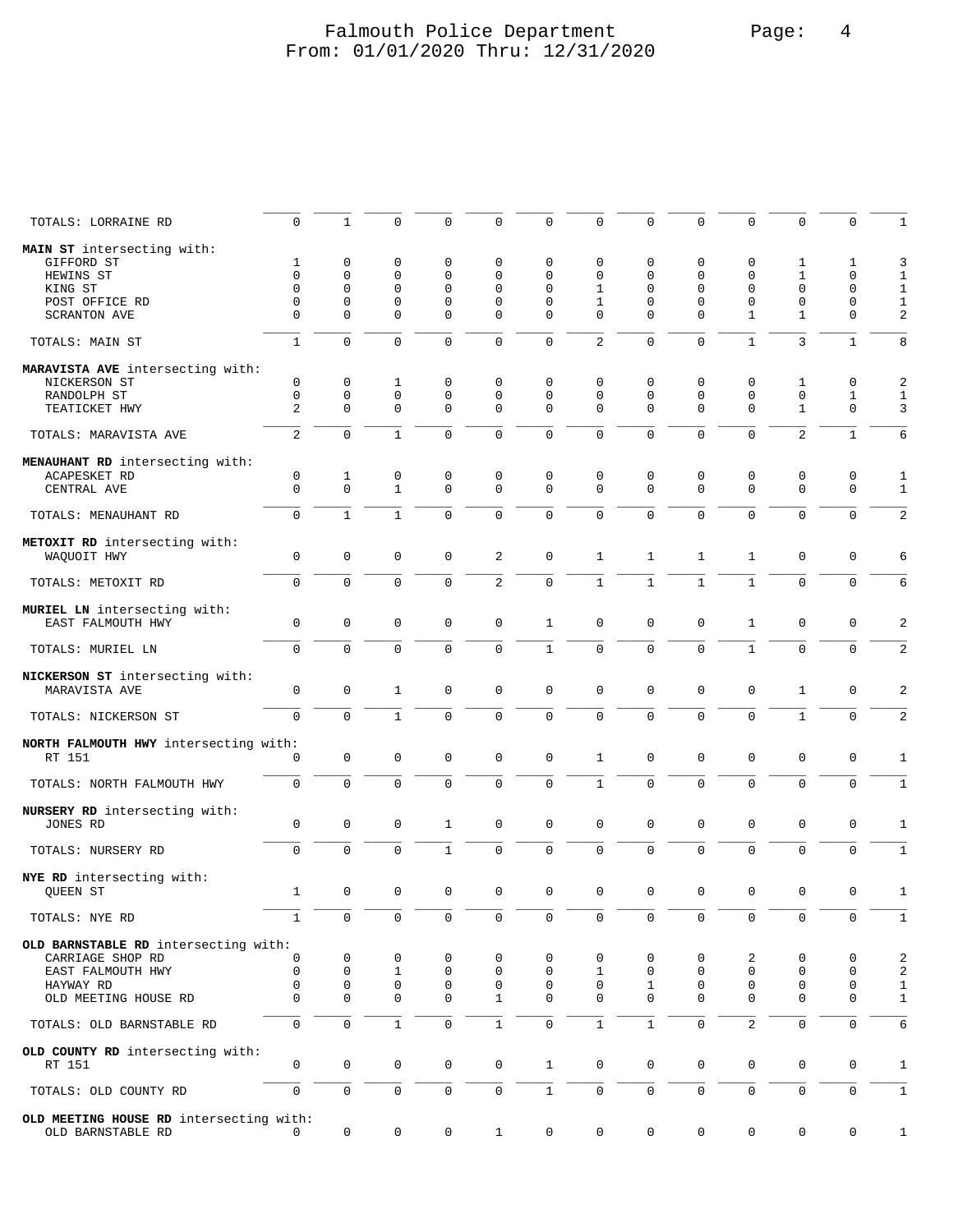### Falmouth Police Department Page: 5 From: 01/01/2020 Thru: 12/31/2020

| VIDAL AVE                                                      | 0                       | 0                          | $\mathbf 0$                        | 0                   | 0                          | 1                          | 0              | 0                   | 0                   | 0                   | 0                       | 0                           | 1                   |
|----------------------------------------------------------------|-------------------------|----------------------------|------------------------------------|---------------------|----------------------------|----------------------------|----------------|---------------------|---------------------|---------------------|-------------------------|-----------------------------|---------------------|
| TOTALS: OLD MEETING HOUSE RD                                   | $\mathbf 0$             | $\mathbf 0$                | $\mathbf 0$                        | $\mathbf 0$         | $\mathbf{1}$               | $\mathbf{1}$               | $\Omega$       | $\Omega$            | $\Omega$            | $\mathbf 0$         | $\mathbf 0$             | $\mathbf 0$                 | 2                   |
| OLD SHORE RD intersecting with:<br>QUAKER RD                   | $\mathbf 0$             | $\mathbf 0$                | $\mathbf 0$                        | $\mathbf 0$         | $\mathsf 0$                | $\mathbf 0$                | $\mathbf 0$    | $\mathbf 0$         | 0                   | $\mathbf 0$         | $\mathbf 0$             | $\mathbf{1}$                | $\mathbf{1}$        |
| TOTALS: OLD SHORE RD                                           | $\mathsf 0$             | $\mathbf 0$                | $\mathbf 0$                        | $\mathbf 0$         | $\mathsf 0$                | $\mathsf 0$                | $\mathbf 0$    | 0                   | $\mathbf 0$         | $\mathbf 0$         | $\mathbf 0$             | $\mathbf{1}$                | $\mathbf{1}$        |
| OX BOW RD intersecting with:<br>BRICK KILN RD<br>TEATICKET HWY | 0<br>$\mathbf{1}$       | 1<br>$\Omega$              | 0<br>$\mathbf 0$                   | 0<br>$\mathbf{1}$   | 0<br>$\mathbf 0$           | 0<br>$\mathbf 0$           | 0<br>$\Omega$  | 0<br>$\Omega$       | 0<br>0              | 0<br>$\Omega$       | $\mathbf 0$<br>$\Omega$ | 0<br>$\mathbf 0$            | 1<br>$\overline{c}$ |
| TOTALS: OX BOW RD                                              | $\mathbf{1}$            | $\mathbf{1}$               | $\mathbf 0$                        | 1                   | $\mathbf 0$                | $\mathbf 0$                | $\mathbf 0$    | 0                   | 0                   | 0                   | 0                       | 0                           | 3                   |
| OYSTER POND RD intersecting with:<br>WOODS HOLE RD             | $\mathbf 0$             | $\mathbf 0$                | $\mathbf{1}$                       | $\mathbf 0$         | $\mathbf 0$                | $\mathbf 0$                | $\mathbf 0$    | $\mathbf 0$         | 0                   | $\mathbf 0$         | $\mathbf{1}$            | 0                           | 2                   |
| TOTALS: OYSTER POND RD                                         | $\mathbf 0$             | $\mathbf 0$                | $\mathbf{1}$                       | $\mathbf 0$         | $\mathbf 0$                | $\mathbf 0$                | $\mathbf 0$    | 0                   | 0                   | $\mathbf 0$         | $\mathbf{1}$            | $\mathbf 0$                 | 2                   |
| PALMER AVE intersecting with:<br>LAKEVIEW AVE                  | $\mathbf 0$             | $\mathsf 0$                | $\mathbf 0$                        | 0                   | $\mathbf 0$                | 2                          | $\mathbf 0$    | $\mathbf 0$         | 0                   | $\mathbf 0$         | $\mathsf 0$             | $\mathsf 0$                 | 2                   |
| TOTALS: PALMER AVE                                             | $\mathbf 0$             | $\mathbf 0$                | $\mathbf 0$                        | $\mathbf 0$         | $\mathbf 0$                | $\overline{a}$             | $\Omega$       | $\Omega$            | $\Omega$            | $\mathbf 0$         | $\Omega$                | $\mathbf 0$                 | 2                   |
| PINE ST intersecting with:<br>COUNTY RD                        | $\mathbf 0$             | $\mathsf 0$                | $\mathbf 0$                        | 0                   | $\mathsf 0$                | $\mathbf{1}$               | 0              | $\mathbf 0$         | 0                   | 0                   | $\mathsf 0$             | 0                           | 1                   |
| TOTALS: PINE ST                                                | $\mathbf 0$             | $\mathbf 0$                | $\mathbf 0$                        | $\mathbf 0$         | $\mathsf 0$                | $\mathbf{1}$               | $\mathbf 0$    | 0                   | $\mathbf 0$         | $\mathbf 0$         | $\mathbf 0$             | $\mathsf 0$                 | $\mathbf{1}$        |
| POST OFFICE RD intersecting with:<br>MAIN ST                   | $\mathbf 0$             | $\mathsf 0$                | $\mathbf 0$                        | $\mathsf 0$         | $\mathbb O$                | $\mathsf{O}\xspace$        | $\mathbf{1}$   | $\mathbf 0$         | $\mathbf 0$         | $\mathsf 0$         | $\mathsf 0$             | $\mathsf 0$                 | $\mathbf{1}$        |
| TOTALS: POST OFFICE RD                                         | $\mathbf 0$             | $\mathbf 0$                | $\mathbf 0$                        | 0                   | $\mathbf 0$                | $\mathbf 0$                | $\mathbf{1}$   | 0                   | 0                   | 0                   | 0                       | 0                           | $\mathbf{1}$        |
| QUAKER RD intersecting with:<br>OLD SHORE RD<br>WILD HARBOR RD | $\mathbf 0$<br>$\Omega$ | $\mathsf 0$<br>$\mathbf 0$ | $\mathsf{O}\xspace$<br>$\mathbf 0$ | 0<br>$\mathbf 0$    | $\mathsf 0$<br>$\mathbf 0$ | $\mathsf 0$<br>$\mathbf 0$ | 0<br>$\Omega$  | 0<br>$\mathbf{1}$   | 0<br>$\Omega$       | 0<br>$\mathbf 0$    | 0<br>$\Omega$           | $\mathbf 1$<br>$\mathbf{0}$ | $1\,$<br>1          |
| TOTALS: QUAKER RD                                              | $\mathbf 0$             | $\mathbf 0$                | $\mathbf 0$                        | $\mathbf 0$         | $\mathbf 0$                | $\mathbf 0$                | $\mathbf 0$    | $\mathbf{1}$        | 0                   | $\mathbf 0$         | $\mathbf 0$             | $\mathbf{1}$                | 2                   |
| QUEEN ST intersecting with:<br>NYE RD                          | $\mathbf{1}$            | $\mathsf 0$                | $\mathbf 0$                        | 0                   | $\mathsf 0$                | $\mathbf 0$                | $\mathbf 0$    | $\mathbf 0$         | 0                   | 0                   | $\mathbf 0$             | $\mathsf 0$                 | 1                   |
| TOTALS: QUEEN ST                                               | $\mathbf{1}$            | $\mathbf 0$                | $\mathbf 0$                        | $\mathbf 0$         | $\mathbf 0$                | $\mathbf{0}$               | $\Omega$       | $\mathbf 0$         | 0                   | $\mathbf 0$         | $\mathbf 0$             | $\mathbf{0}$                | $\mathbf{1}$        |
| RANCH RD intersecting with:<br>RT 151                          | $\mathbf 0$             | $\mathbf 0$                | $\mathbf 0$                        | $\mathsf 0$         | $\mathbf 0$                | $\mathbf 0$                | $\mathbf 0$    | 0                   | 0                   | $\mathbf{1}$        | $\mathsf 0$             | 0                           | 1                   |
| TOTALS: RANCH RD                                               | $\mathsf 0$             | $\mathbf 0$                | $\mathbf 0$                        | $\mathbf 0$         | $\mathsf{O}\xspace$        | $\mathsf 0$                | $\mathbf 0$    | 0                   | $\mathbf 0$         | $\mathbf{1}$        | $\mathbf 0$             | 0                           | $\mathbf{1}$        |
| RANDOLPH ST intersecting with:<br>MARAVISTA AVE                | $\mathbf 0$             | $\mathsf 0$                | 0                                  | 0                   | 0                          | $\mathsf 0$                | 0              | 0                   | 0                   | 0                   | 0                       | $\mathbf{1}$                | $\mathbf{1}$        |
| TOTALS: RANDOLPH ST                                            | $\mathsf{O}\xspace$     | $\mathbf 0$                | $\mathsf{O}\xspace$                | 0                   | $\mathsf 0$                | $\mathsf 0$                | $\mathsf 0$    | $\mathsf{O}\xspace$ | $\mathsf{O}\xspace$ | $\mathsf 0$         | $\mathsf{O}\xspace$     | $1\,$                       | $1\,$               |
| RED BROOK RD intersecting with:<br>WAQUOIT HWY                 | $\mathbf 0$             | $\mathbf 0$                | $\mathsf{O}\xspace$                | $\mathbf 0$         | $\mathsf 0$                | 2                          | 2              | $\mathbf 0$         | $\mathbf 0$         | $\mathsf{O}\xspace$ | $\mathsf{O}$            | $\mathbf 0$                 | 4                   |
| TOTALS: RED BROOK RD                                           | $\mathbf 0$             | $\mathbf 0$                | $\mathbf 0$                        | 0                   | $\mathsf 0$                | $\mathbf{2}$               | $\overline{2}$ | $\mathbf 0$         | $\mathbf 0$         | $\mathbf 0$         | $\mathbf 0$             | $\mathbf 0$                 | 4                   |
| RESEARCH RD intersecting with:<br>THOMAS B LANDERS RD          | $\mathbf 0$             | $\mathbf{1}$               | $\mathbf 0$                        | $\mathbf 0$         | $\mathsf 0$                | $\mathbf 0$                | $\mathbf 0$    | $\mathbf 0$         | $\mathbf 0$         | $\mathbf 0$         | $\mathbf{1}$            | $\mathbf 0$                 | 2                   |
| TOTALS: RESEARCH RD                                            | $\mathsf{O}\xspace$     | $\mathbf{1}$               | $\mathsf 0$                        | $\mathsf 0$         | $\mathsf 0$                | $\mathsf{O}\xspace$        | $\mathbf 0$    | 0                   | 0                   | 0                   | $\mathbf{1}$            | 0                           | 2                   |
| ROBBINS RD intersecting with:<br>SCRANTON AVE                  | $\mathbf 0$             | 0                          | $\mathbf 0$                        | $\mathbf 0$         | $\mathbf 0$                | $\mathbf{1}$               | $\mathbf 0$    | $\mathbf 0$         | 0                   | $\mathbf 0$         | $\mathbf 0$             | $\mathsf 0$                 | $\mathbf{1}$        |
| TOTALS: ROBBINS RD                                             | $\mathsf{O}\xspace$     | $\mathsf{O}\xspace$        | $\mathsf 0$                        | $\mathsf{O}\xspace$ | $\mathsf 0$                | $\mathbf 1$                | $\mathsf 0$    | $\mathsf 0$         | $\mathsf 0$         | $\mathsf 0$         | $\mathbf 0$             | $\mathsf 0$                 | $\mathbf{1}$        |
|                                                                |                         |                            |                                    |                     |                            |                            |                |                     |                     |                     |                         |                             |                     |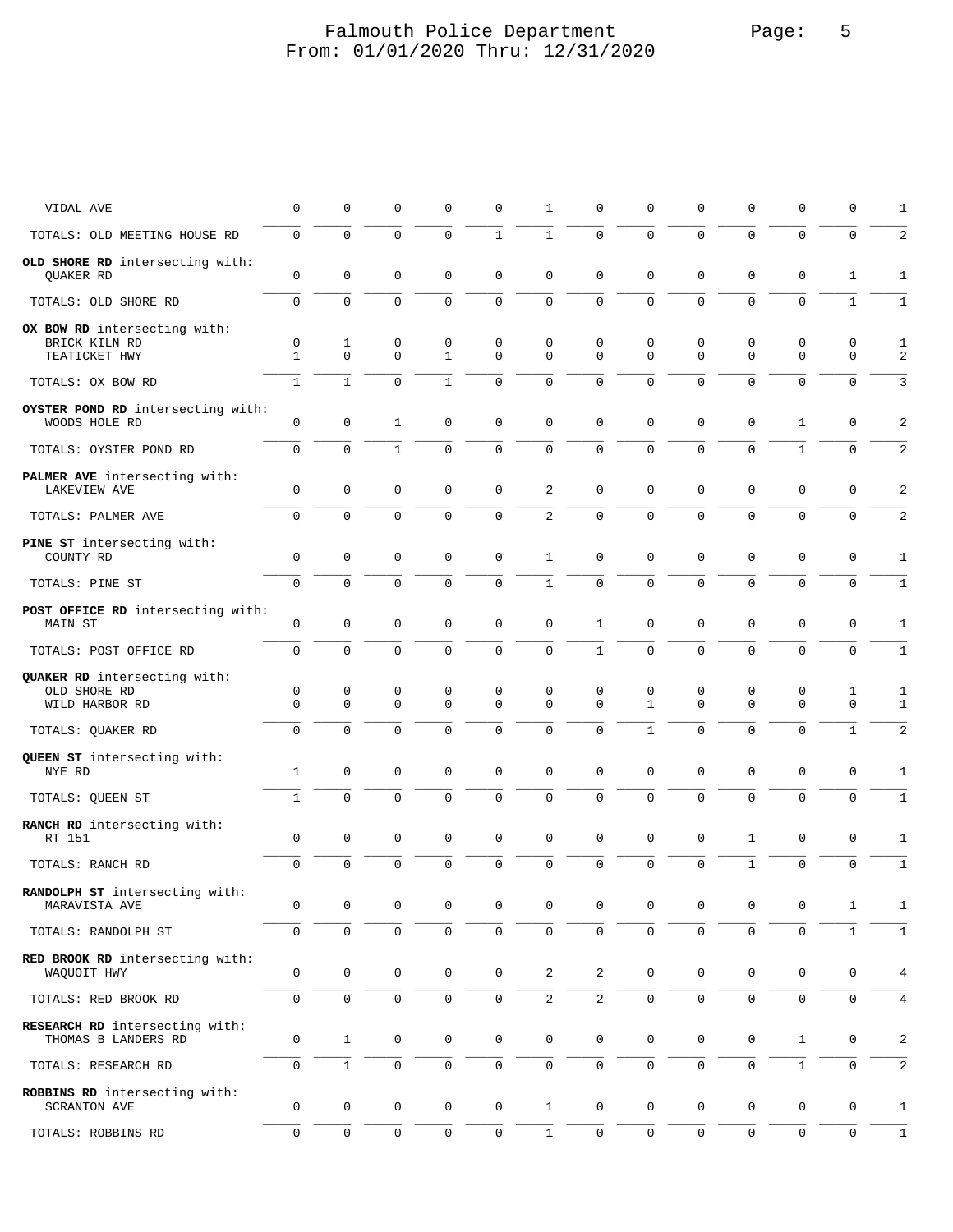## Falmouth Police Department Falmouth Police Department From: 01/01/2020 Thru: 12/31/2020

| RT 151 intersecting with:<br><b>ASHUMET RD</b><br>CURRIER RD<br>FALMOUTH WOODS RD<br>NORTH FALMOUTH HWY<br>OLD COUNTY RD<br>RANCH RD<br>RT 28 NORTH<br>SAM TURNER RD<br>SANDWICH RD | 0<br>$\mathbf 0$<br>0<br>0<br>$\Omega$<br>$\Omega$<br>0<br>0<br>$\mathbf 0$ | 1<br>$\mathbf 0$<br>$\mathbf 0$<br>0<br>0<br>$\mathbf 0$<br>0<br>$\mathbf 0$<br>$\mathbf 0$ | 0<br>$\mathbf{0}$<br>$\mathbf{1}$<br>$\mathbf{0}$<br>0<br>$\mathbf{0}$<br>0<br>0<br>$\mathbf{0}$ | 0<br>0<br>0<br>0<br>0<br>0<br>0<br>1<br>0 | 0<br>$\mathbf 0$<br>$\mathbf 0$<br>$\mathbf 0$<br>0<br>$\mathbf 0$<br>0<br>$\mathbf 0$<br>$\mathbf 0$ | 0<br>$\mathbf 0$<br>$\mathbf 0$<br>0<br>1<br>$\mathbf 0$<br>$\mathbf 0$<br>$\mathbf 0$<br>$\mathbf{1}$ | 0<br>$\mathbf 0$<br>$\mathbf 0$<br>1<br>$\mathbf 0$<br>$\mathbf 0$<br>1<br>0<br>3 | 0<br>$\mathbf{1}$<br>0<br>$\mathbf 0$<br>$\mathbf 0$<br>$\mathbf 0$<br>$\mathbf 0$<br>1<br>$\mathbf 0$ | 0<br>1<br>$\mathbf 0$<br>$\mathbf 0$<br>$\mathbf 0$<br>$\mathbf 0$<br>$\Omega$<br>0<br>$\mathbf 0$ | 0<br>0<br>0<br>0<br>0<br>1<br>0<br>$\mathbf 0$<br>2 | 0<br>$\mathbf 0$<br>$\mathbf 0$<br>$\mathbf 0$<br>0<br>$\mathbf 0$<br>$\mathbf 0$<br>$\mathbf 0$<br>$\mathbf{1}$ | 0<br>$\mathbf{0}$<br>$\mathbf{0}$<br>$\mathbf 0$<br>$\mathbf 0$<br>$\mathbf 0$<br>1<br>$\Omega$<br>$\mathbf{0}$ | 1<br>$\sqrt{2}$<br>$\mathbf{1}$<br>$\mathbf 1$<br>$\mathbf{1}$<br>$\mathbf 1$<br>$\sqrt{2}$<br>$\overline{2}$<br>$\overline{7}$ |
|-------------------------------------------------------------------------------------------------------------------------------------------------------------------------------------|-----------------------------------------------------------------------------|---------------------------------------------------------------------------------------------|--------------------------------------------------------------------------------------------------|-------------------------------------------|-------------------------------------------------------------------------------------------------------|--------------------------------------------------------------------------------------------------------|-----------------------------------------------------------------------------------|--------------------------------------------------------------------------------------------------------|----------------------------------------------------------------------------------------------------|-----------------------------------------------------|------------------------------------------------------------------------------------------------------------------|-----------------------------------------------------------------------------------------------------------------|---------------------------------------------------------------------------------------------------------------------------------|
| TOTALS: RT 151                                                                                                                                                                      | $\mathbf 0$                                                                 | $1\,$                                                                                       | $\mathbf{1}$                                                                                     | $\mathbf{1}$                              | $\mathsf{O}\xspace$                                                                                   | $\overline{2}$                                                                                         | 5                                                                                 | $\overline{c}$                                                                                         | $\mathbf 1$                                                                                        | 3                                                   | $\mathbf{1}$                                                                                                     | $\mathbf 1$                                                                                                     | 18                                                                                                                              |
| RT 28 NORTH intersecting with:<br>RT 151                                                                                                                                            | $\mathbf 0$                                                                 | $\mathbf 0$                                                                                 | $\mathbf 0$                                                                                      | 0                                         | $\mathbf 0$                                                                                           | $\mathbf 0$                                                                                            | $\mathbf{1}$                                                                      | $\mathbf 0$                                                                                            | $\mathbf 0$                                                                                        | $\mathbf 0$                                         | $\mathbf 0$                                                                                                      | $\mathbf{1}$                                                                                                    | $\overline{2}$                                                                                                                  |
| TOTALS: RT 28 NORTH                                                                                                                                                                 | $\mathbf 0$                                                                 | $\mathbf 0$                                                                                 | $\mathbf 0$                                                                                      | $\mathbf 0$                               | $\mathbf 0$                                                                                           | $\mathbf 0$                                                                                            | $\mathbf{1}$                                                                      | $\mathbf 0$                                                                                            | $\mathbf 0$                                                                                        | $\mathbf 0$                                         | $\mathbf 0$                                                                                                      | $\mathbf{1}$                                                                                                    | $\overline{2}$                                                                                                                  |
| RT 28 SOUTH intersecting with:<br>BRICK KILN RD                                                                                                                                     | 0                                                                           | $\mathbf 0$                                                                                 | 1                                                                                                | 0                                         | $\mathbf 0$                                                                                           | $\mathbf 0$                                                                                            | $\mathbf 0$                                                                       | 0                                                                                                      | $\mathbf 0$                                                                                        | $\mathbf 0$                                         | 0                                                                                                                | 0                                                                                                               | 1                                                                                                                               |
| TOTALS: RT 28 SOUTH                                                                                                                                                                 | $\mathbf 0$                                                                 | $\mathbf 0$                                                                                 | $\mathbf{1}$                                                                                     | 0                                         | $\mathbf{0}$                                                                                          | $\mathbf 0$                                                                                            | $\mathbf 0$                                                                       | $\mathbf 0$                                                                                            | $\mathbf 0$                                                                                        | $\mathbf 0$                                         | $\mathbf 0$                                                                                                      | $\mathbf{0}$                                                                                                    | $\mathbf{1}$                                                                                                                    |
| SAINT MARKS RD intersecting with:<br>TEATICKET HWY                                                                                                                                  | $\mathbf 0$                                                                 | $\mathbf 0$                                                                                 | 1                                                                                                | $\mathsf 0$                               | $\mathsf 0$                                                                                           | $\mathsf 0$                                                                                            | $\mathbf 0$                                                                       | $\mathbf 0$                                                                                            | $\mathbf 0$                                                                                        | $\mathbf 0$                                         | $\mathbf{0}$                                                                                                     | $\mathbf{0}$                                                                                                    | 1                                                                                                                               |
| TOTALS: SAINT MARKS RD                                                                                                                                                              | $\mathbf 0$                                                                 | $\mathsf 0$                                                                                 | $\mathbf{1}$                                                                                     | 0                                         | $\mathsf 0$                                                                                           | $\mathsf 0$                                                                                            | $\mathsf 0$                                                                       | $\mathsf{O}\xspace$                                                                                    | $\mathsf 0$                                                                                        | $\mathsf{O}\xspace$                                 | $\mathbf 0$                                                                                                      | $\mathbf 0$                                                                                                     | $\mathbf{1}$                                                                                                                    |
| SALT WORKS WAY intersecting with:<br>INDIAN RIDGE RD                                                                                                                                | $\mathbf 0$                                                                 | $\mathbf 0$                                                                                 | $\mathbf 0$                                                                                      | $\mathbf 0$                               | $\mathbf 0$                                                                                           | $\mathbb O$                                                                                            | $\mathbf 0$                                                                       | $\mathbf 0$                                                                                            | $\mathbf 0$                                                                                        | $\mathbf{1}$                                        | 0                                                                                                                | 0                                                                                                               | $\mathbf 1$                                                                                                                     |
| TOTALS: SALT WORKS WAY                                                                                                                                                              | $\mathbf 0$                                                                 | $\mathbf{0}$                                                                                | $\mathbf 0$                                                                                      | 0                                         | $\mathbf 0$                                                                                           | $\mathbf 0$                                                                                            | $\mathbf 0$                                                                       | $\mathbf 0$                                                                                            | $\mathbf 0$                                                                                        | $\mathbf{1}$                                        | $\mathbf{0}$                                                                                                     | $\mathbf 0$                                                                                                     | $\mathbf{1}$                                                                                                                    |
| SAM TURNER RD intersecting with:<br>RT 151                                                                                                                                          | $\mathbf 0$                                                                 | $\mathbf 0$                                                                                 | $\mathbf 0$                                                                                      | $\mathbf{1}$                              | $\mathbf 0$                                                                                           | $\mathbf 0$                                                                                            | $\mathbf 0$                                                                       | $\mathbf{1}$                                                                                           | $\mathbf 0$                                                                                        | $\mathbf 0$                                         | $\mathbf 0$                                                                                                      | $\mathsf 0$                                                                                                     | $\overline{2}$                                                                                                                  |
| TOTALS: SAM TURNER RD                                                                                                                                                               | $\mathbf 0$                                                                 | $\mathbf 0$                                                                                 | $\mathbf 0$                                                                                      | $\mathbf{1}$                              | $\mathbf 0$                                                                                           | $\mathsf{O}\xspace$                                                                                    | $\mathsf 0$                                                                       | $\mathbf{1}$                                                                                           | $\mathbf 0$                                                                                        | $\mathbf 0$                                         | $\mathbf 0$                                                                                                      | $\mathbf 0$                                                                                                     | $\sqrt{2}$                                                                                                                      |
| SANDWICH RD intersecting with:<br>BERRIHILL CIR<br>BRICK KILN RD<br>DEEPWOOD DR<br>RT 151<br>TEATICKET HWY                                                                          | 0<br>$\mathbf 0$<br>1<br>$\mathbf 0$<br>$\mathbf 0$                         | 0<br>$\mathbf{1}$<br>$\mathbf 0$<br>0<br>$\mathbf 0$                                        | 0<br>$\mathbf 0$<br>$\mathbf 0$<br>0<br>$\mathbf 0$                                              | 0<br>1<br>0<br>0<br>$\mathbf 0$           | 0<br>$\mathbf 0$<br>$\mathbf 0$<br>0<br>$\mathbf 0$                                                   | 0<br>$\mathbf 0$<br>$\mathbf 0$<br>1<br>$\mathbf 0$                                                    | 0<br>1<br>$\mathbf 0$<br>3<br>$\mathbf 0$                                         | 0<br>$\mathbf 0$<br>$\mathbf 0$<br>$\mathbf 0$<br>2                                                    | 0<br>$\mathbf 0$<br>1<br>$\mathbf 0$<br>$\mathbf 0$                                                | 0<br>0<br>0<br>2<br>$\mathbf 0$                     | 0<br>$\mathbf{0}$<br>$\mathbf 0$<br>1<br>$\mathbf{0}$                                                            | 1<br>$\mathbf 0$<br>$\mathbf{0}$<br>0<br>$\mathbf{0}$                                                           | 1<br>3<br>$\overline{2}$<br>7<br>$\overline{2}$                                                                                 |
| TOTALS: SANDWICH RD                                                                                                                                                                 | $\mathbf{1}$                                                                | $1\,$                                                                                       | $\mathbf 0$                                                                                      | $\mathbf{1}$                              | $\mathsf{O}\xspace$                                                                                   | $\,1\,$                                                                                                | $\sqrt{4}$                                                                        | $\overline{\mathbf{c}}$                                                                                | $\mathbf{1}$                                                                                       | $\overline{2}$                                      | $1\,$                                                                                                            | $\mathbf{1}$                                                                                                    | 15                                                                                                                              |
| SCRANTON AVE intersecting with:<br>MAIN ST<br>ROBBINS RD                                                                                                                            | $\mathbf 0$<br>0                                                            | 0<br>$\mathbf{0}$                                                                           | 0<br>$\mathbf 0$                                                                                 | 0<br>0                                    | 0<br>$\mathsf 0$                                                                                      | 0<br>$\mathbf{1}$                                                                                      | 0<br>$\mathbf 0$                                                                  | 0<br>$\Omega$                                                                                          | 0<br>$\Omega$                                                                                      | 1<br>$\mathbf 0$                                    | 1<br>$\mathbf 0$                                                                                                 | 0<br>$\mathbf 0$                                                                                                | 2<br>$\mathbf 1$                                                                                                                |
| TOTALS: SCRANTON AVE                                                                                                                                                                | $\mathbf 0$                                                                 | $\mathbf 0$                                                                                 | $\mathbf{0}$                                                                                     | 0                                         | $\mathbf 0$                                                                                           | $\mathbf{1}$                                                                                           | $\mathbf 0$                                                                       | $\mathbf 0$                                                                                            | $\mathbf 0$                                                                                        | $\mathbf 1$                                         | $\mathbf{1}$                                                                                                     | $\mathbf 0$                                                                                                     | 3                                                                                                                               |
| SEACOAST SHORES BLVD intersecting with:<br>EAST FALMOUTH HWY                                                                                                                        | N                                                                           | $\mathbf 0$                                                                                 | 0                                                                                                | 1                                         | 0                                                                                                     | $\mathbf 0$                                                                                            | $\mathbf 0$                                                                       | 1                                                                                                      | 2                                                                                                  | 0                                                   | $\mathbf 0$                                                                                                      | 0                                                                                                               | 4                                                                                                                               |
| TOTALS: SEACOAST SHORES BLVD                                                                                                                                                        | $\mathbf 0$                                                                 | $\mathsf 0$                                                                                 | $\mathbf 0$                                                                                      | $\mathbf{1}$                              | $\mathsf{O}\xspace$                                                                                   | $\mathsf 0$                                                                                            | $\mathbf 0$                                                                       | $\mathbf{1}$                                                                                           | $\overline{a}$                                                                                     | $\mathsf{O}\xspace$                                 | $\mathbf 0$                                                                                                      | $\mathbf 0$                                                                                                     | 4                                                                                                                               |
| SHORE ST intersecting with:<br>CLINTON AVE                                                                                                                                          | $\mathbf{1}$                                                                | $\mathsf{O}$                                                                                | $\mathbf 0$                                                                                      | $\mathbf 0$                               | $\mathbf 0$                                                                                           | $\mathbf 0$                                                                                            | $\mathbf 0$                                                                       | 0                                                                                                      | 0                                                                                                  | 0                                                   | 0                                                                                                                | $\mathbf{0}$                                                                                                    | 1                                                                                                                               |
| TOTALS: SHORE ST                                                                                                                                                                    | $\mathbf{1}$                                                                | $\mathbf{0}$                                                                                | $\mathbf 0$                                                                                      | 0                                         | $\mathbf 0$                                                                                           | $\mathbf 0$                                                                                            | $\mathbf 0$                                                                       | $\mathbf 0$                                                                                            | $\mathbf 0$                                                                                        | $\mathbf 0$                                         | $\mathbf 0$                                                                                                      | $\mathbf{0}$                                                                                                    | $\mathbf{1}$                                                                                                                    |
| SHOREWOOD DR intersecting with:<br>EAST FALMOUTH HWY                                                                                                                                | $\mathbf 0$                                                                 | $\mathbf 0$                                                                                 | $\mathbf{1}$                                                                                     | $\mathbf 0$                               | $\mathbf 0$                                                                                           | $\mathbf 0$                                                                                            | $\mathbf 0$                                                                       | 0                                                                                                      | $\mathbf 0$                                                                                        | 0                                                   | $\mathbf{1}$                                                                                                     | $\mathbf 0$                                                                                                     | 2                                                                                                                               |
| TOTALS: SHOREWOOD DR                                                                                                                                                                | $\mathsf 0$                                                                 | $\mathsf{O}\xspace$                                                                         | $\mathbf{1}$                                                                                     | 0                                         | $\mathsf{O}\xspace$                                                                                   | $\mathsf{O}\xspace$                                                                                    | $\mathsf 0$                                                                       | $\mathbf 0$                                                                                            | $\mathbf 0$                                                                                        | $\mathsf{O}\xspace$                                 | $\mathbf{1}$                                                                                                     | $\mathbf{0}$                                                                                                    | $\overline{2}$                                                                                                                  |

**SPRING BARS RD** intersecting with: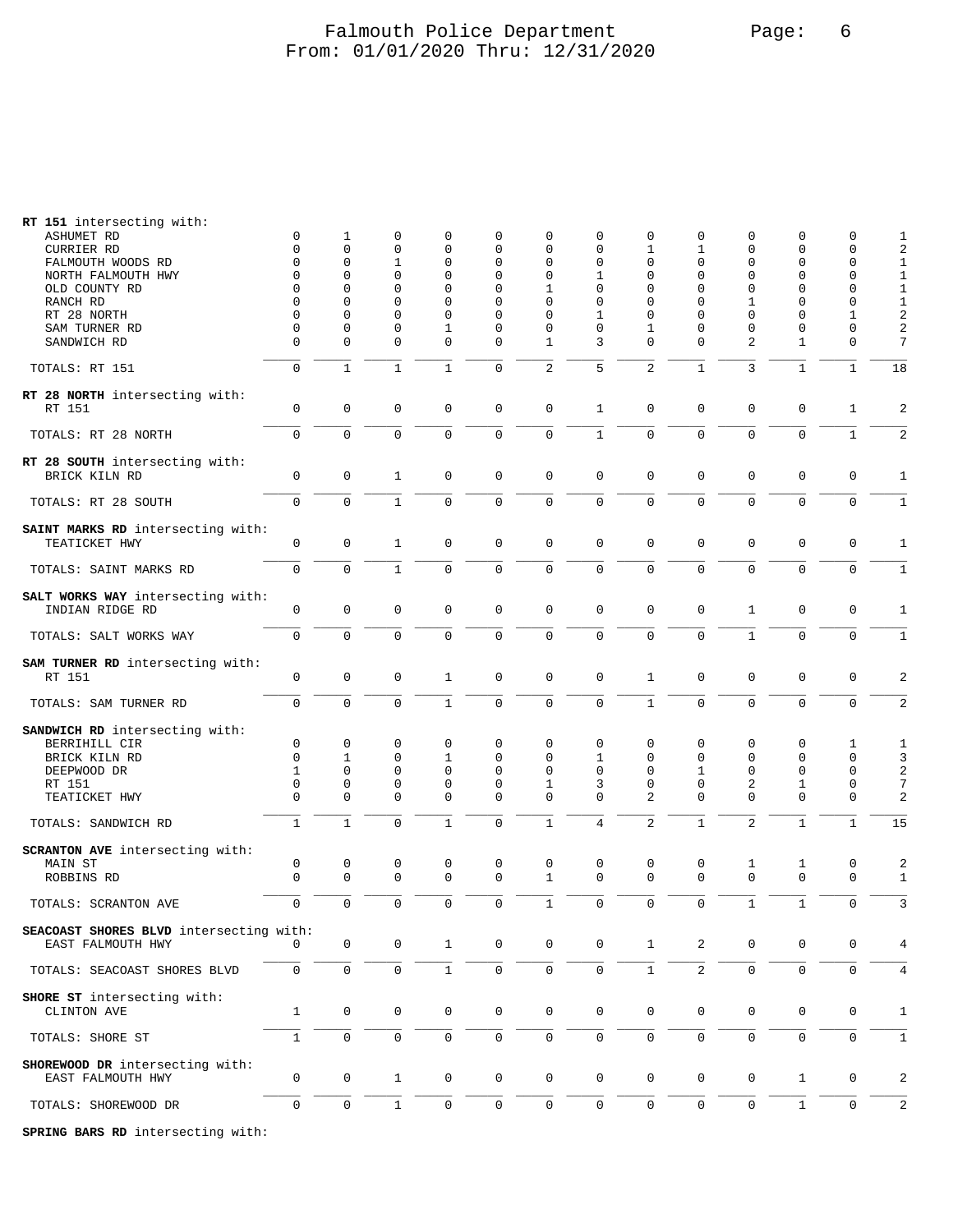### Falmouth Police Department Page: 7 From: 01/01/2020 Thru: 12/31/2020

| WORCESTER CT                           | 0                   | 0            | 0              | 1              | 0              | $\mathsf 0$    | 2                   | 0              | 1              | 1            | 0            | 0              | 5              |
|----------------------------------------|---------------------|--------------|----------------|----------------|----------------|----------------|---------------------|----------------|----------------|--------------|--------------|----------------|----------------|
| TOTALS: SPRING BARS RD                 | $\mathbf 0$         | $\Omega$     | $\Omega$       | $\mathbf{1}$   | $\mathbf 0$    | $\mathbf 0$    | $\overline{2}$      | $\Omega$       | $\mathbf{1}$   | $\mathbf{1}$ | $\Omega$     | $\mathbf 0$    | 5              |
| TEATICKET HWY intersecting with:       |                     |              |                |                |                |                |                     |                |                |              |              |                |                |
| HERITAGE CIR                           | 1                   | 0            | 1              | 0              | 0              | $\mathbf 0$    | 0                   | 0              | 0              | 0            | $\mathbf 0$  | 0              | $\sqrt{2}$     |
| JONES RD                               | $\mathbf 0$         | 0            | $\mathbf 0$    | $\overline{a}$ | 0              | 0              | 0                   | 0              | 0              | 0            | 2            | 0              | 4              |
|                                        |                     |              |                |                |                |                |                     |                |                |              |              |                |                |
| MARAVISTA AVE                          | 2                   | 0            | 0              | 0              | 0              | 0              | 0                   | $\Omega$       | 0              | 0            | $\mathbf{1}$ | 0              | 3              |
| OX BOW RD                              | 1                   | 0            | $\mathbf 0$    | 1              | 0              | 0              | 0                   | 0              | 0              | 0            | $\mathbf 0$  | 0              | $\sqrt{2}$     |
| SAINT MARKS RD                         | $\Omega$            | 0            | 1              | 0              | 0              | 0              | $\Omega$            | 0              | 0              | 0            | $\Omega$     | 0              | $\mathbf{1}$   |
| SANDWICH RD                            | $\Omega$            | $\Omega$     | 0              | 0              | $\Omega$       | 0              | $\Omega$            | 2              | 0              | 0            | $\Omega$     | 0              | $\sqrt{2}$     |
| TROTTING PARK RD                       | 0                   | 0            | 0              | 0              | 0              | 0              | 0                   | 1              | 0              | 0            | 0            | 0              | $\mathbf{1}$   |
|                                        | $\mathbf{1}$        | $\Omega$     | $\Omega$       | $\Omega$       |                | $\mathbf 0$    | $\Omega$            | $\Omega$       | 0              | $\Omega$     | $\Omega$     | 0              |                |
| WORCESTER CT                           |                     |              |                |                | 0              |                |                     |                |                |              |              |                | $\mathbf{1}$   |
| TOTALS: TEATICKET HWY                  | 5                   | 0            | $\overline{2}$ | 3              | $\mathsf 0$    | $\mathbf 0$    | $\mathbf 0$         | 3              | 0              | $\mathbf 0$  | 3            | 0              | 16             |
| THOMAS B LANDERS RD intersecting with: |                     |              |                |                |                |                |                     |                |                |              |              |                |                |
| RESEARCH RD                            | 0                   | 1            | 0              | 0              | 0              | $\mathsf 0$    | 0                   | 0              | 0              | 0            | 1            | 0              | 2              |
| TURNER RD                              | $\mathbf 0$         | $\mathbf 0$  | $\mathbf 0$    | $\mathbf{1}$   | $\mathbf 0$    | $\mathbf{1}$   | $\mathbf 0$         | $\Omega$       | 0              | $\mathbf 0$  | $\Omega$     | 0              | 2              |
|                                        |                     |              |                |                |                |                |                     |                |                |              |              |                |                |
| TOTALS: THOMAS B LANDERS RD            | $\mathbf 0$         | $\mathbf{1}$ | $\mathbf 0$    | $\mathbf{1}$   | $\mathbf 0$    | $\mathbf{1}$   | $\mathbf 0$         | 0              | 0              | $\mathbf 0$  | $\mathbf{1}$ | 0              | $\overline{4}$ |
| TROTTING PARK RD intersecting with:    |                     |              |                |                |                |                |                     |                |                |              |              |                |                |
| TEATICKET HWY                          | 0                   | 0            | $\mathbf 0$    | 0              | 0              | $\mathsf 0$    | $\mathbf 0$         | 1              | 0              | 0            | $\mathbf 0$  | 0              | $\mathbf 1$    |
|                                        |                     |              |                |                |                |                |                     |                |                |              |              |                |                |
| TOTALS: TROTTING PARK RD               | $\mathbf 0$         | $\mathbf 0$  | $\mathbf 0$    | 0              | $\mathbf 0$    | $\mathsf 0$    | $\mathbf 0$         | $\mathbf{1}$   | $\mathbf 0$    | $\mathbf 0$  | 0            | 0              | $\mathbf{1}$   |
|                                        |                     |              |                |                |                |                |                     |                |                |              |              |                |                |
| TURNER RD intersecting with:           |                     |              |                |                |                |                |                     |                |                |              |              |                |                |
| THOMAS B LANDERS RD                    | 0                   | $\mathsf 0$  | $\mathbf 0$    | 1              | 0              | $\mathbf{1}$   | $\mathbf 0$         | $\mathbf 0$    | 0              | $\mathbf 0$  | $\mathbf 0$  | $\mathbf 0$    | 2              |
| TOTALS: TURNER RD                      | $\mathbf 0$         | $\Omega$     | $\Omega$       | $\mathbf{1}$   | $\mathbf 0$    | $\mathbf{1}$   | $\Omega$            | $\Omega$       | $\Omega$       | $\mathbf 0$  | $\Omega$     | 0              | $\overline{2}$ |
|                                        |                     |              |                |                |                |                |                     |                |                |              |              |                |                |
| VIDAL AVE intersecting with:           |                     |              |                |                |                |                |                     |                |                |              |              |                |                |
|                                        |                     |              |                |                |                |                |                     |                |                |              |              |                |                |
| OLD MEETING HOUSE RD                   | 0                   | 0            | $\mathbf 0$    | 0              | 0              | $\mathbf{1}$   | $\mathbf 0$         | $\mathbf 0$    | 0              | $\mathbf 0$  | $\mathbf 0$  | $\mathbf 0$    | 1              |
|                                        | $\mathbf 0$         | $\mathbf 0$  | $\mathbf 0$    | 0              | $\mathbf 0$    | $1\,$          | $\mathbf 0$         | $\overline{0}$ | $\mathbf 0$    | $\mathbf 0$  | $\mathbf 0$  | 0              | $\mathbf{1}$   |
| TOTALS: VIDAL AVE                      |                     |              |                |                |                |                |                     |                |                |              |              |                |                |
| WAQUOIT HWY intersecting with:         |                     |              |                |                |                |                |                     |                |                |              |              |                |                |
|                                        |                     |              |                |                |                |                |                     |                |                |              |              |                |                |
| METOXIT RD                             | 0                   | 0            | 0              | 0              | 2              | 0              | 1                   | 1              | 1              | 1            | $\mathbf 0$  | 0              | 6              |
| RED BROOK RD                           | 0                   | 0            | 0              | 0              | 0              | 2              | 2                   | 0              | 0              | 0            | 0            | 0              | 4              |
| WAQUOIT LANDING RD                     | $\mathbf{1}$        | 0            | $\mathbf{0}$   | 0              | 0              | $\mathbf 0$    | $\mathbf 0$         | 0              | 0              | $\mathbf 0$  | $\mathbf{0}$ | 0              | $\mathbf 1$    |
|                                        |                     |              |                |                |                |                |                     |                |                |              |              |                |                |
| TOTALS: WAQUOIT HWY                    | $\mathbf{1}$        | $\mathbf 0$  | $\Omega$       | 0              | $\overline{2}$ | $\overline{2}$ | $\overline{3}$      | $1\,$          | $\mathbf{1}$   | $1\,$        | $\mathbf{0}$ | 0              | 11             |
| WAQUOIT LANDING RD intersecting with:  |                     |              |                |                |                |                |                     |                |                |              |              |                |                |
|                                        |                     |              |                |                |                |                |                     |                |                |              |              |                |                |
| WAQUOIT HWY                            | 1                   | 0            | $\mathsf 0$    | 0              | $\mathsf 0$    | $\mathbf 0$    | $\mathbf 0$         | $\mathbf 0$    | 0              | $\mathbf 0$  | $\mathbf 0$  | $\mathbf 0$    | $\mathbf 1$    |
| TOTALS: WAQUOIT LANDING RD             | $\mathbf{1}$        | $\mathsf 0$  | $\mathbf 0$    | 0              | $\mathsf 0$    | $\mathsf 0$    | $\mathsf 0$         | 0              | 0              | $\mathbf 0$  | 0            | $\mathbf 0$    | $\mathbf 1$    |
|                                        |                     |              |                |                |                |                |                     |                |                |              |              |                |                |
| WEST FALMOUTH HWY intersecting with:   |                     |              |                |                |                |                |                     |                |                |              |              |                |                |
| <b>BRAESIDE RD</b>                     | 0                   | 0            | $\mathbf 0$    | 0              | 0              | $\mathsf 0$    | $\mathbf 0$         | $\mathbf{1}$   | 0              | 0            | $\mathbf 0$  | 0              | 1              |
| CHAPOQUOIT RD                          | 0                   | 0            | $\mathsf 0$    | 0              | 1              | 0              | 0                   | 0              | 0              | 0            | $\mathbf 0$  | 0              | $\mathbf{1}$   |
| KATELYN HILLS DR                       | 0                   | 0            | $\mathbf 0$    | 0              | 0              | $\mathbf 0$    | $\mathbf 0$         | $\mathbf{1}$   | 0              | $\mathbf 0$  | $\mathbf 0$  | $\mathbf 0$    | $\mathbf{1}$   |
|                                        |                     |              |                |                |                |                |                     |                |                |              |              |                |                |
| TOTALS: WEST FALMOUTH HWY              | $\mathbf 0$         | $\mathsf 0$  | $\mathbf 0$    | 0              | $\mathbf{1}$   | $\mathsf 0$    | $\mathbf 0$         | $\overline{2}$ | $\mathbf 0$    | $\mathsf 0$  | $\mathbf 0$  | 0              | 3              |
| WILD HARBOR RD intersecting with:      |                     |              |                |                |                |                |                     |                |                |              |              |                |                |
|                                        |                     |              |                |                |                |                |                     |                |                |              |              |                |                |
| <b>OUAKER RD</b>                       | $\mathbf 0$         | $\mathbf 0$  | $\mathbf 0$    | 0              | 0              | $\mathbb O$    | $\mathsf 0$         | $\mathbf{1}$   | $\mathbf 0$    | $\mathbf 0$  | $\mathbf 0$  | $\mathbf 0$    | 1              |
|                                        |                     |              |                |                |                |                |                     |                |                |              |              |                |                |
| TOTALS: WILD HARBOR RD                 | $\mathsf{O}\xspace$ | $\mathbf 0$  | $\mathbf 0$    | 0              | $\mathbf 0$    | $\mathsf 0$    | $\mathsf{O}\xspace$ | $\mathbf{1}$   | $\mathbf 0$    | $\mathbf 0$  | $\mathbf 0$  | $\mathbf 0$    | $\mathbf{1}$   |
|                                        |                     |              |                |                |                |                |                     |                |                |              |              |                |                |
| WOODS HOLE RD intersecting with:       |                     |              |                |                |                |                |                     |                |                |              |              |                |                |
| OYSTER POND RD                         | 0                   | $\mathbf 0$  | $\mathbf{1}$   | $\mathbf 0$    | $\mathbf 0$    | $\mathbf 0$    | $\mathbf 0$         | $\mathsf 0$    | $\mathbf 0$    | $\mathbf 0$  | $\mathbf{1}$ | 0              | 2              |
|                                        |                     |              |                |                |                |                |                     |                |                |              |              |                |                |
| TOTALS: WOODS HOLE RD                  | 0                   | $\mathsf 0$  | $\mathbf{1}$   | 0              | 0              | $\mathsf 0$    | $\mathbf 0$         | 0              | $\overline{0}$ | $\mathsf 0$  | $\mathbf{1}$ | $\overline{0}$ | 2              |
|                                        |                     |              |                |                |                |                |                     |                |                |              |              |                |                |
| WORCESTER CT intersecting with:        |                     |              |                |                |                |                |                     |                |                |              |              |                |                |
| DAVIS STRAITS                          | 0                   | 0            | $\mathbf 0$    | 0              | 0              | $\mathbf 0$    | 0                   | 1              | 0              | 0            | 0            | $\mathbf 0$    | $\mathbf{1}$   |
| SPRING BARS RD                         | 0                   | 0            | $\mathbf 0$    | $\mathbf{1}$   | 0              | $\mathbf 0$    | 2                   | $\mathsf 0$    | 1              | $\mathbf{1}$ | $\mathbf 0$  | $\mathbf 0$    | 5              |
| TEATICKET HWY                          | $\mathbf{1}$        | 0            | $\mathbf 0$    | 0              | 0              | $\mathbf 0$    | $\mathbf 0$         | $\mathbf 0$    | $\mathbf 0$    | $\mathbf 0$  | $\mathbf 0$  | 0              | $\mathbf{1}$   |
|                                        |                     |              |                |                |                |                |                     |                |                |              |              |                |                |